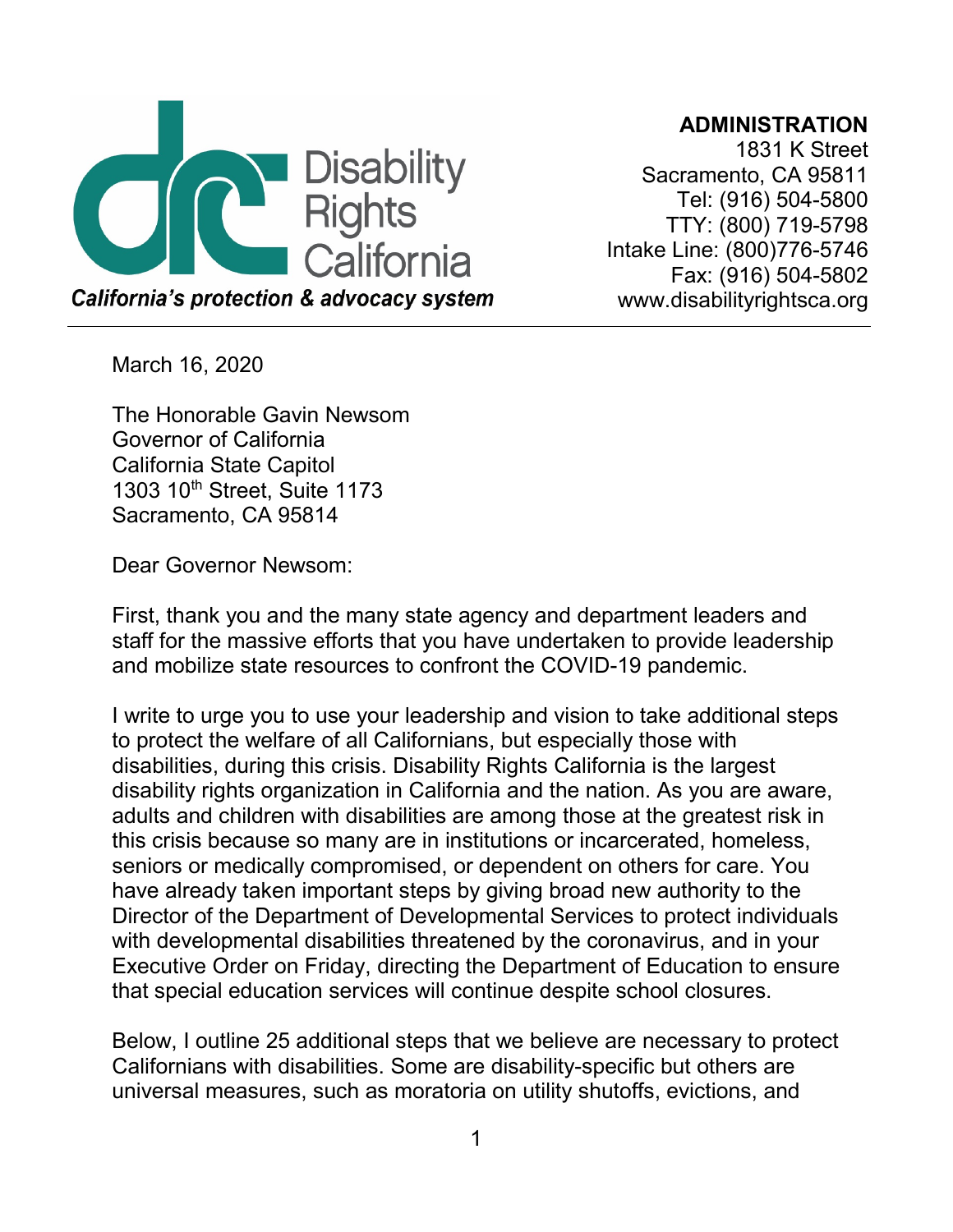Medi-Cal terminations. Although people with disabilities will be disproportionately affected by the loss of services and benefits during the pandemic, protecting everyone in this crisis is the best public policy. As you have recognized, California must ensure that all our citizens have access to a safe living situation, medical care and other resources to weather this crisis.

### **Public Benefit Programs**

- 1. **In-Home Supportive Services (IHSS)**. Almost 600,000 people rely on IHSS. We request that you direct the Secretary of Health and Human Services to:
	- a. Ensure that IHSS recipients have assistance when their care providers are sick or must self-quarantine by (i) creating emergency registries for back-up services and contracting with nursing agencies to provide back-up home care workers, (ii) allowing recipients to hire replacement providers without background checks, processing documents or verifying citizenship to eliminate any unnecessary delay, (iii) suspending overtime limits so that available home care workers can fill unmet needs;
	- b. Immediately offer expanded online IHSS provider orientations and permit online provider enrollment to increase the available IHSS provider workforce.
	- c. Require county workers to immediately contact each IHSS recipient regarding their choices in developing a COVID-19 contingency plan for when their services and supports may be interrupted;
	- d. Providing funding to community organizations such as Independent Living Centers and developmental disability service providers to establish or expand expedited recruitment processes for emergency back-up assistance for all formal and informal, government and non-government supports and services to close COVID-19 gaps and keep people independent; and,
	- e. If public health and medical resources or volunteers are needed to fill extreme gaps in services to IHSS recipients, provide immediate training and technical assistance to these personnel on self-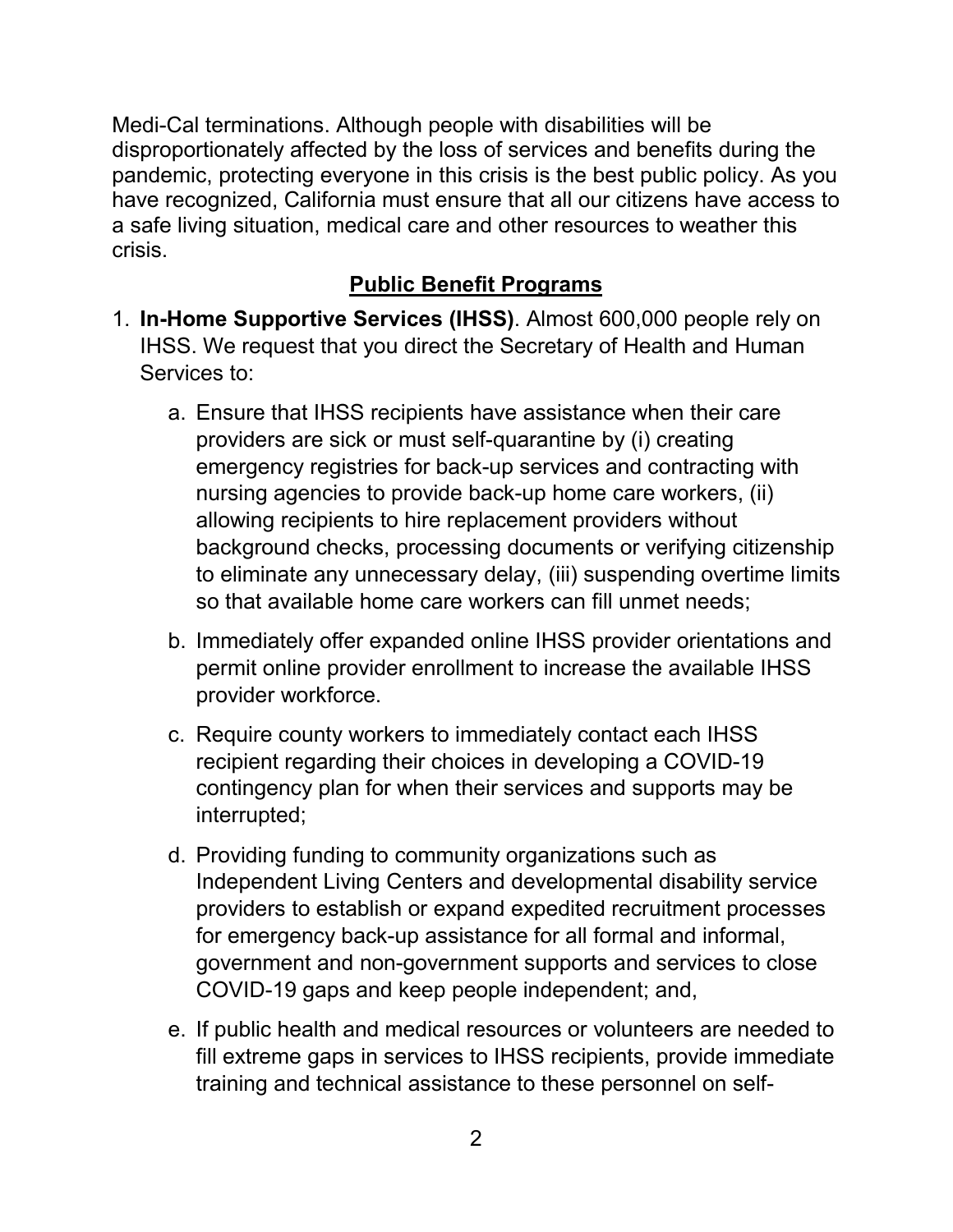directed assistance, optimizing health, safety, dignity, and independence as imperatives for maintaining the civil rights of people with disabilities and older adults.

- 2. **Medi-Cal**. Direct the Secretary of Health and Human Services to:
	- a. Halt all terminations and redeterminations of Medi-Cal eligibility because continued and expanded access to medical care is critical;
	- b. Request an expansion of California's Medicaid waivers or a disaster waiver under Section 1135 to cover additional Californians, including adults between 26 and 65 and undocumented people, and non-medical support services such as housing;
	- c. Ensure continuity and availability of services for children and adults who receive in-home nursing and other services and supports through HCBS waivers and California Children's Services; and,
	- d. For prescriptions, relax "refill-too-soon" rules, provide maximum extended day supplies, and ensure home or mail delivery.
- 3. **CalWorks and CalFresh.** Request permission from the federal government to suspend terminations and redeterminations, including all job search and work requirements.
- 4. Direct EDD to **extend Unemployment and Disability Insurance benefits** for additional weeks and suspend job search requirements; call on President Trump to declare a federal disaster and extend **Disaster Unemployment Assistance** to all those affected, as other states and members of congress have done.
- 5. **Department of Developmental Services (DDS)**. Your office has already given the DDS Director additional powers, which she should use to require regional centers to:
	- a. Alert consumers that if schools close or IHSS is not available as a generic resource (because the caregiver is sick or the consumer is self-quarantined and the worker is afraid to come), that they will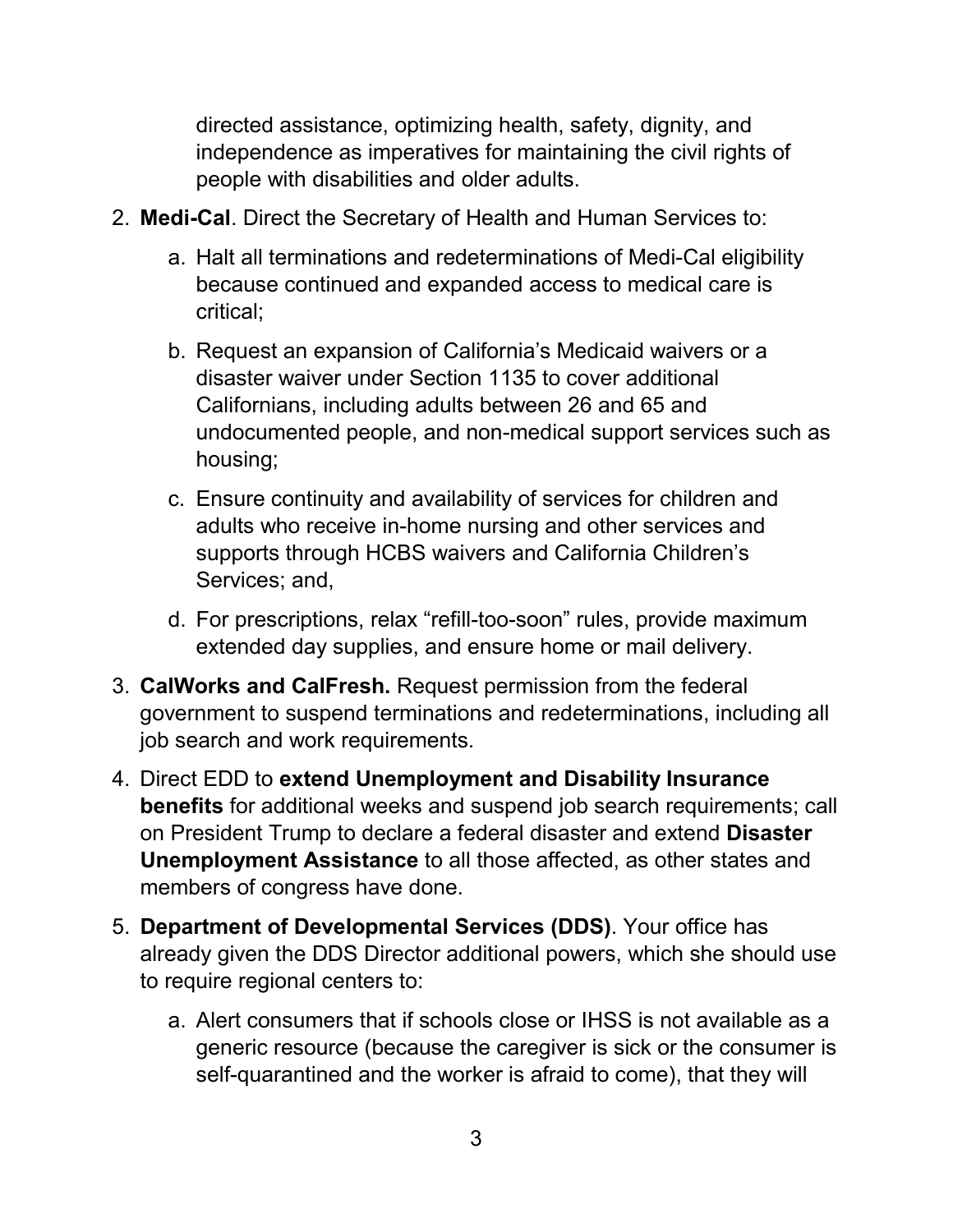provide or fund back-up services such as respite, child care, CNAs, family member providers, etc.;

- b. Remove barriers, including those in purchase of service policies, that prevent the approval of respite, personal care services, and childcare – for example, 30-hour monthly caps on respite; prohibitions on paying live-in family members or roommates as respite or personal care providers, etc.;
- c. Ensure that developmental centers and Stabilization, Training, Assistance and Reintegration (STAR) homes adopt screening and precautions for COVID-19, including universal access to sanitizer for residents and increased and free video and telephonic visiting for all facilities that have suspended family visits; and,
- d. Clarify operational protocols for day programs and regional funded therapy services that remain open and mitigation measures for those that close.

#### 6. **Department of State Hospitals.** Direct the director to

- a. Adopt improved screening and precautions in all state hospitals for COVID-19, including universal access to sanitizer for residents and increased and free video and telephonic visiting for all facilities that have suspended family visits; and
- b. Release form state hospitals or place in the Conditional Release Program state hospital residents who are over age 60 or have disabilities and others at elevated risk, including by informing them of the means to request conditional release.

#### **Housing**

7. Impose a **moratorium on evictions,** foreclosures and termination of housing subsidies, a suspension of existing eviction filings and proceedings (including a halt to writs of possession or execution), and other measures outlined in the letter to you and the Chief Justice from eight legislative leaders on March 13, 2020. We urge you not to limit this moratorium to those whose wages have been affected by the pandemic; our public health requires that no additional people lose housing, whatever the reason.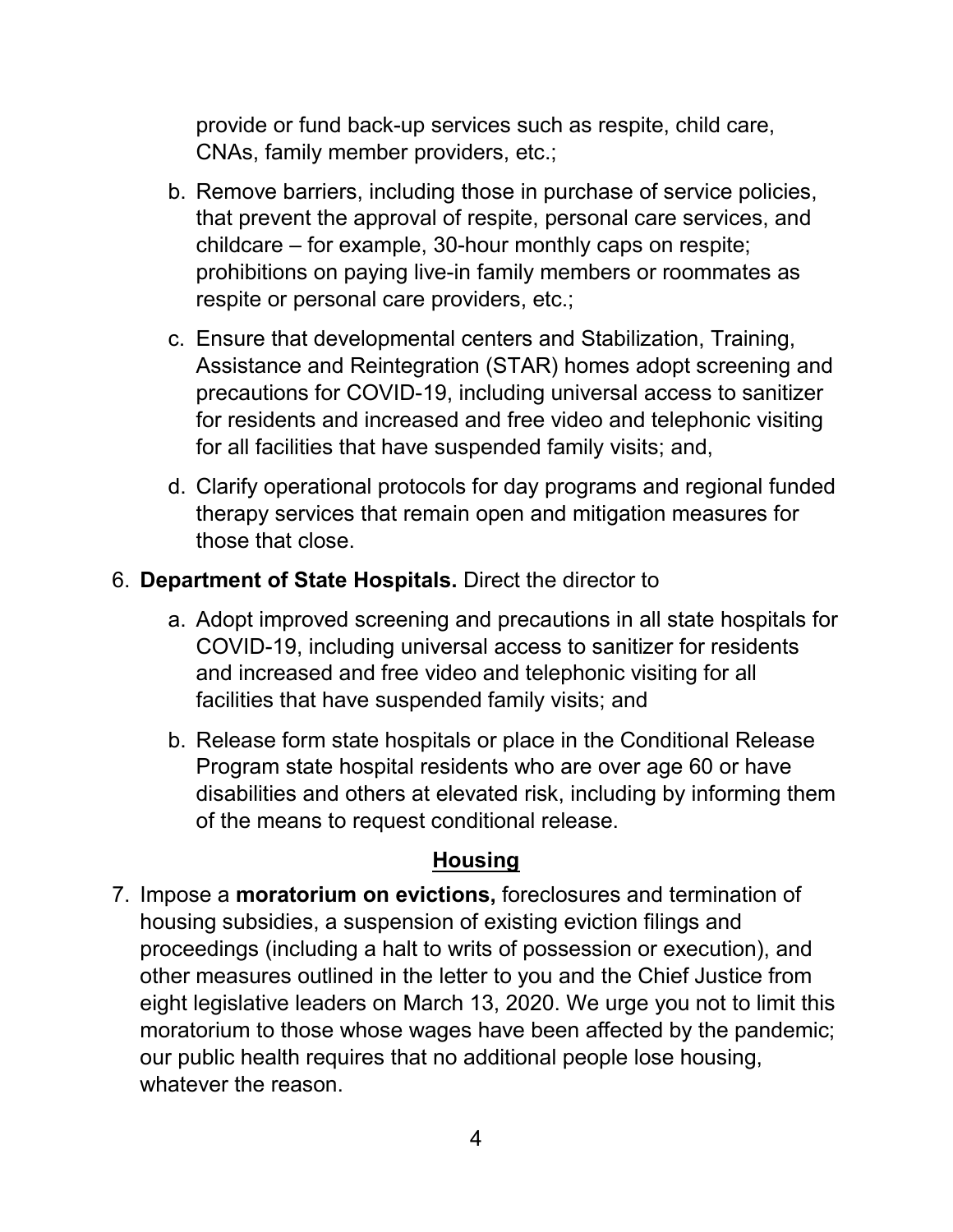- 8. Direct every public utility to **halt all utility shut-offs** as PG&E has done, and also require them to restore services to all consumers who currently lack water, electric, gas or other essential services.
- 9. Call on local government to **halt all homeless encampment sweeps**, set up hygiene stations at every encampment, and increase cleaning without seizing the possessions that people need to isolate in place. Use the authority in your Executive Order to exercise the State's power to commandeer property to provide housing for homeless individuals who are at risk per CDC guidelines.
- 10. Call on local government to **end all ticketing, arrests and vehicle impoundments of people living in vehicles** for vehicle habitation and related parking violations.

## **Education**

11. Direct all schools and colleges to ensure that **online learning is accessible** to students with disabilities, including using captions, CART, and screen reader accessibility.

## **Criminal Justice and Court Operations**

- 12. Call on local government to **reduce county jail and juvenile hall populations** by suspending the pre-trial detention of people arrested for non-violent offenses and releasing early all those scheduled for release within the next 60 days
- 13. Call on CDCR and local government to adopt improved **screening and precautions in all state and county correctional facilities** for COVID-19, including universal access to sanitizer for detainees and increased and free video and telephonic visiting for all facilities that have suspended family visits.
- 14. Direct **CDCR and all county sheriffs to release or parole prisoners** and detainees who are over age 60 or have disabilities and others at elevated risk from jail, prison, and juvenile facilities, including by informing them of the means to request parole.
- 15. Request that **ICE and its California contractors release detainees** at elevated risk from immigration detention facilities.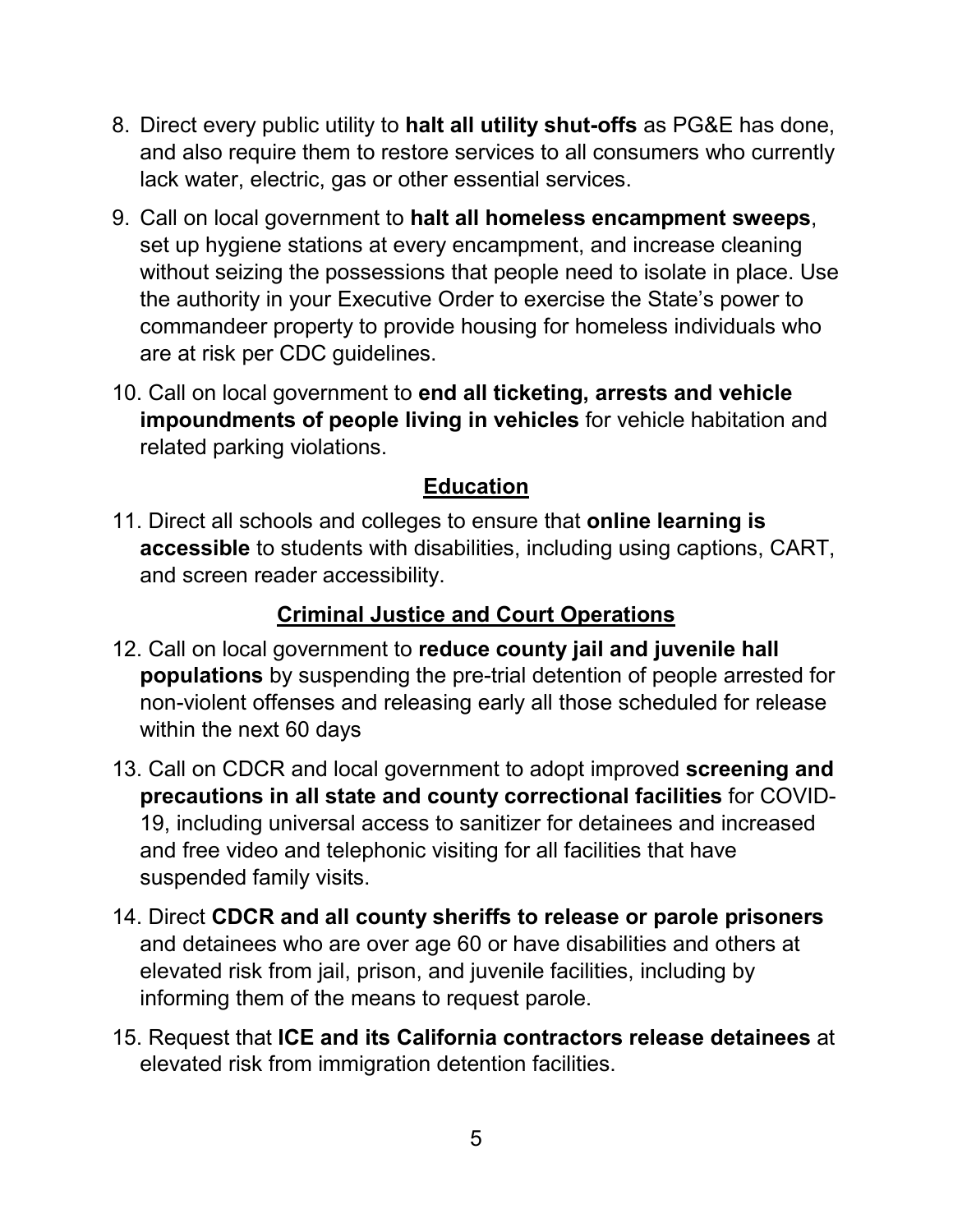16. Urge the Chief Justice to **modify state court procedures** to extend timelines, permit easy continuances, electronic signatures, expand telephonic appearances, drop off boxes and self-scanning for documents.

# **Planning Considerations**

- 17. Issue a directive to all medical care providers **prohibiting discrimination against people with disabilities** in offering COVID-19 treatment via rationing of care or treating the lives of people with disabilities, the elderly, and the poor as of less value than others, and prohibiting the unnecessary placement of people with disabilities in nursing facilities and other institutions.
- 18.**Access to Information.** Many individuals with disabilities require assistance with communications and special consideration in pandemic preparedness planning. Provide accessible forms of communication to individuals – such as telephone or text messaging, accessible webpages (large, high-contrast fonts, minimal color, and file formats that can be read by screen readers, and language considerations – for real-time updates of the State's emergency guidelines and response.
- 19.Direct local government bodies and your own department heads to include people with disabilities and disability experts at all levels of government planning to address the needs of individuals with disabilities in the planning process.
- 20.Require administrators and service providers of congregate facilities to have policies and protocols in place for staffing and continuity of services to individuals at their facilities or provide for alternative means of care and placement. Where particular services and activities have been suspended due to public health concerns, such as in-person visitation, require such administrators and service providers to ensure reasonable modifications to enable remote alternatives, such as no-cost video and telephone visitation.
- 21. In moving to telehealth for patient visits, ensure equity by providing access to the appropriate equipment and training in the use of telehealth by the patient.